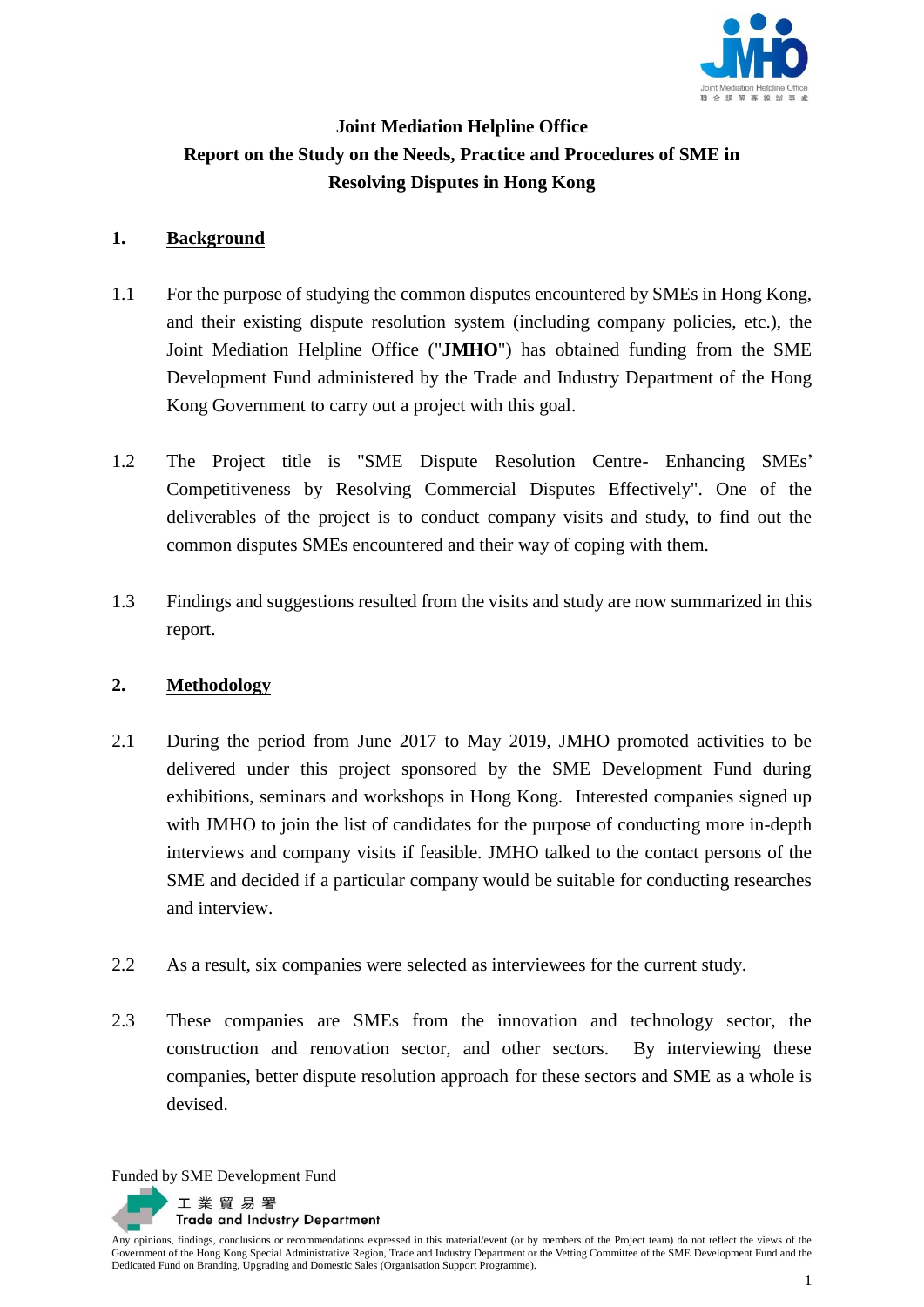

2.4 The staff number of the six SMEs ranged from 5 to 21. All of them carried on business in Hong Kong.

#### **3. Findings**

- 3.1 The most common type of disputes faced by SMEs in Hong Kong involves internal employer-employee disputes, followed by customer services disputes.
- 3.1.1 *Employment disputes*
	- i. Five out of the six interviewed SMEs reported that the type of disputes which they most frequently encountered involved employer-employee disputes.
	- ii. For example, one company expressed grave concerns over the disputes caused by the old and new employment packages adopted by the company at different points of time. Some employees were employed under the old package, which was apparently offered much better welfare to employees. While the newly employed had to adopt the new package which was less favourable. Gradually, the employees were divided into two camps- those under the old package, and those under the new package. The newly employed colleagues felt unfair and deprived of the rightful welfare benefits. On the other hand, those employed under the old package were more senior in the company and very often refused to follow their seniors' instructions. Also, due to the conflicts between the two camps of employees, the employees under different employment packages often refused to communicate directly with the other side (e.g. they only wrote emails to communicate but did not talk to each other). Even minor daily operations (such as turning on and off the air conditioning system or lighting system) could trigger a lot of arguments and tension among the two camps.
	- iii. Other companies also expressed that internal conflicts are the most prevalent conflicts that they have to solve in their daily operation.

#### 3.1.2 *Customer disputes*

i. Three out of the six interviewed SMEs reported that they frequently encountered consumer disputes.

Funded by SME Development Fund

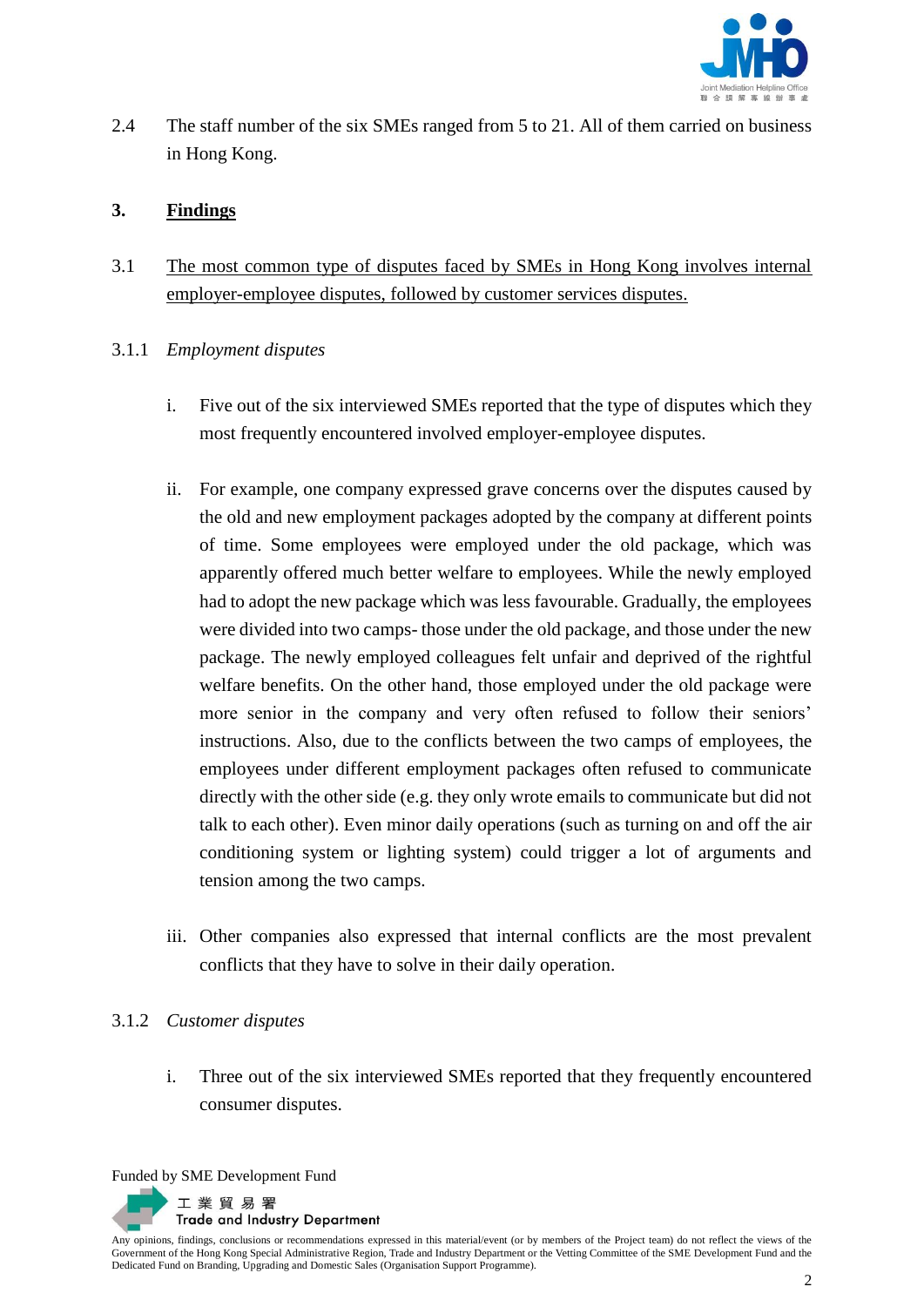

- ii. One company expressed concerns over some customers who purchased the company's products or services but then reneged on the purchase agreement without proper cause and demanded a refund. There were also suspected incidences of having disgruntled customers spreading malicious statements against the company on the internet to denigrate the company's reputation. All these incidences caused difficulties and embarrassments to the company, and affected the normal business operation.
- iii. Another company also encountered disputes with customers who signed quotations for services but then disputed that the deliverables under the quotation during the implementation of the construction project, saying that the materials used for the deliverables were not up to the standard required. For example, the signed quotation described the use of a certain construction material for delivering the service, but then the customer later required a higher grade (and more expensive) material to be used. The customer said that the quotation should have implied that the customer could change the materials used. Such kind of disputes with customers was prevalent and common.
- iv. It appears that for SMEs in Hong Kong, customers disputes are one of the most prevalent types of conflicts that they have to face in their daily business operation.

## 3.2 SMEs in Hong Kong have not established a formal conflict management system.

- 3.2.1 All six companies reported that they did not have a formally established internal conflict management system.
- 3.2.2 Four out of six companies said they have not designated any internal officer or department to deal with conflict resolution. The remaining two companies said that they designated the Human Resources (HR) Department, or the HR Department together with the Administrative Department, to handle internal and employment related conflicts. Very often the boss was also involved in deciding how to resolve a conflict.
- 3.2.3 All six companies did not have officers specifically trained for dispute resolution to handle disputes or conflicts for their companies.

Funded by SME Development Fund

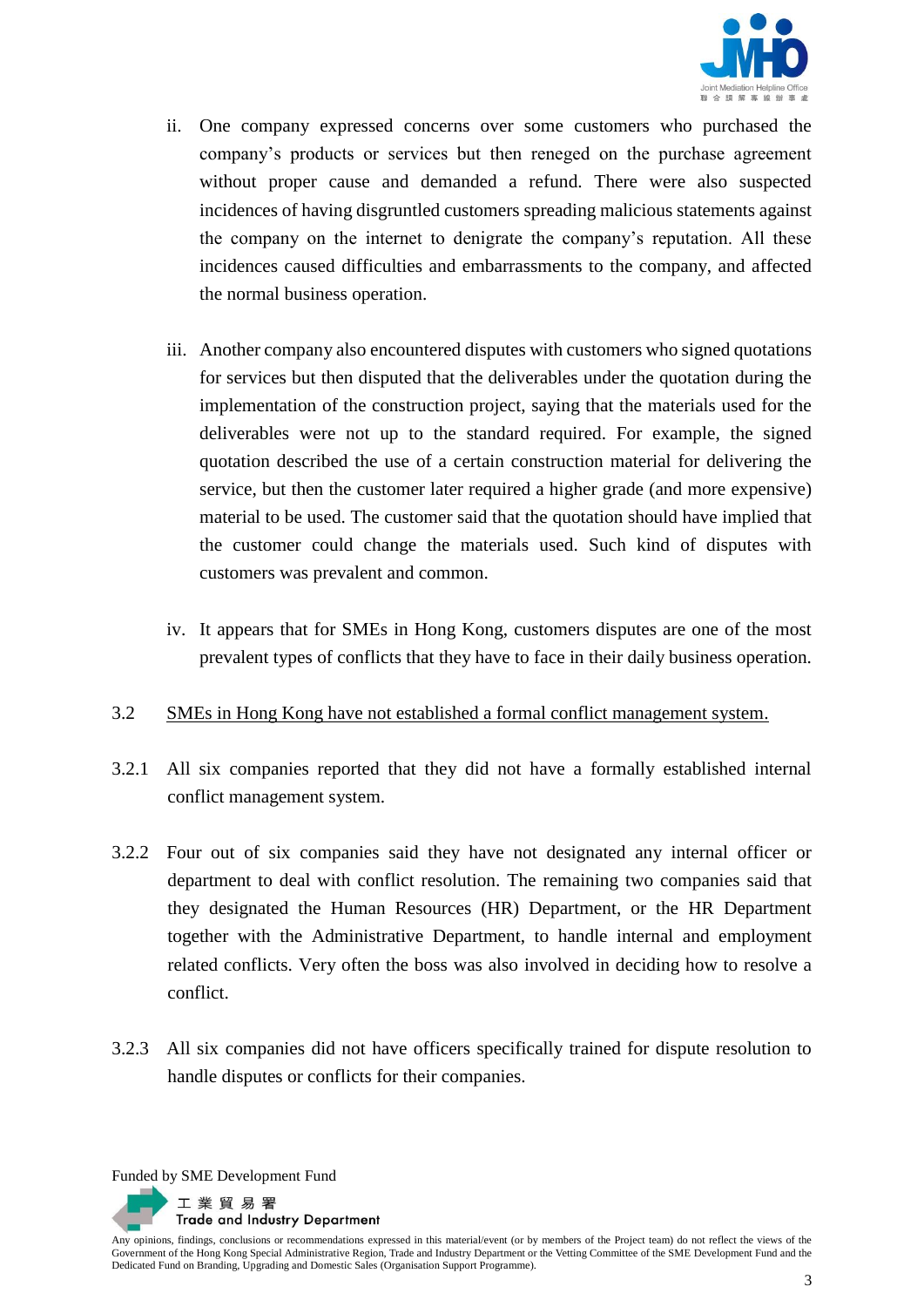

- 3.2.4 Five out of the six companies reported that in the past three years, they have not resorted to litigation, arbitration, conciliation or mediation for resolving conflicts. The remaining company said it had tried arbitration and mediation for resolving construction related conflicts.
- 3.2.5 Then, how would SMEs in Hong Kong normally react when conflicts arose? All six companies said they would refer the matter to the management, who would then decide how to deal with the conflicts. In addition, some of them said their companies adopted "open door policies" for receiving employees' complaints, or set up an internal "hotline" for employees to file complaints.
- 3.2.6 One company elaborated that, for employee disputes, it was inclined to give in to the employees' demands, or, if this was not possible, asked the relevant employee to resign (but not dismissed that employee unless his performance was too bad to justify). Some ex-employees complained to the Labour Department, and the company usually decided to give in, and offered the ex-employee more than what he or she deserved in order to put an end to the conflict. This approach had caused substantial uneasiness and discomfort in the HR department, which became suspicious of its own ability to cope with these employees' disputes, and cultivated a feeling of incompetence and inability to achieve good management results.

## 3.3 SMEs in Hong Kong seldom use mediation for resolving disputes.

- 3.3.1 Five out of the six companies said they have not used mediation to resolve their conflicts.
- 3.3.2 In general, the most common reason given for not using mediation was due to a lack of knowledge of mediation. Another common reason given was that the parties in dispute could not agree on the use of mediation, or on the appointment of mediator, therefore did not use mediation.
- 3.3.3 For external conflicts, one company also mentioned that the contracts it signed had stipulated the use of other dispute resolution methods (presumably arbitration or litigation) for dealing with conflicts under the contracts.
- 3.3.4 For internal conflicts, one of these five companies elaborated that, for employee related disputes, the company believed that it would be more effective if the conflict

Funded by SME Development Fund

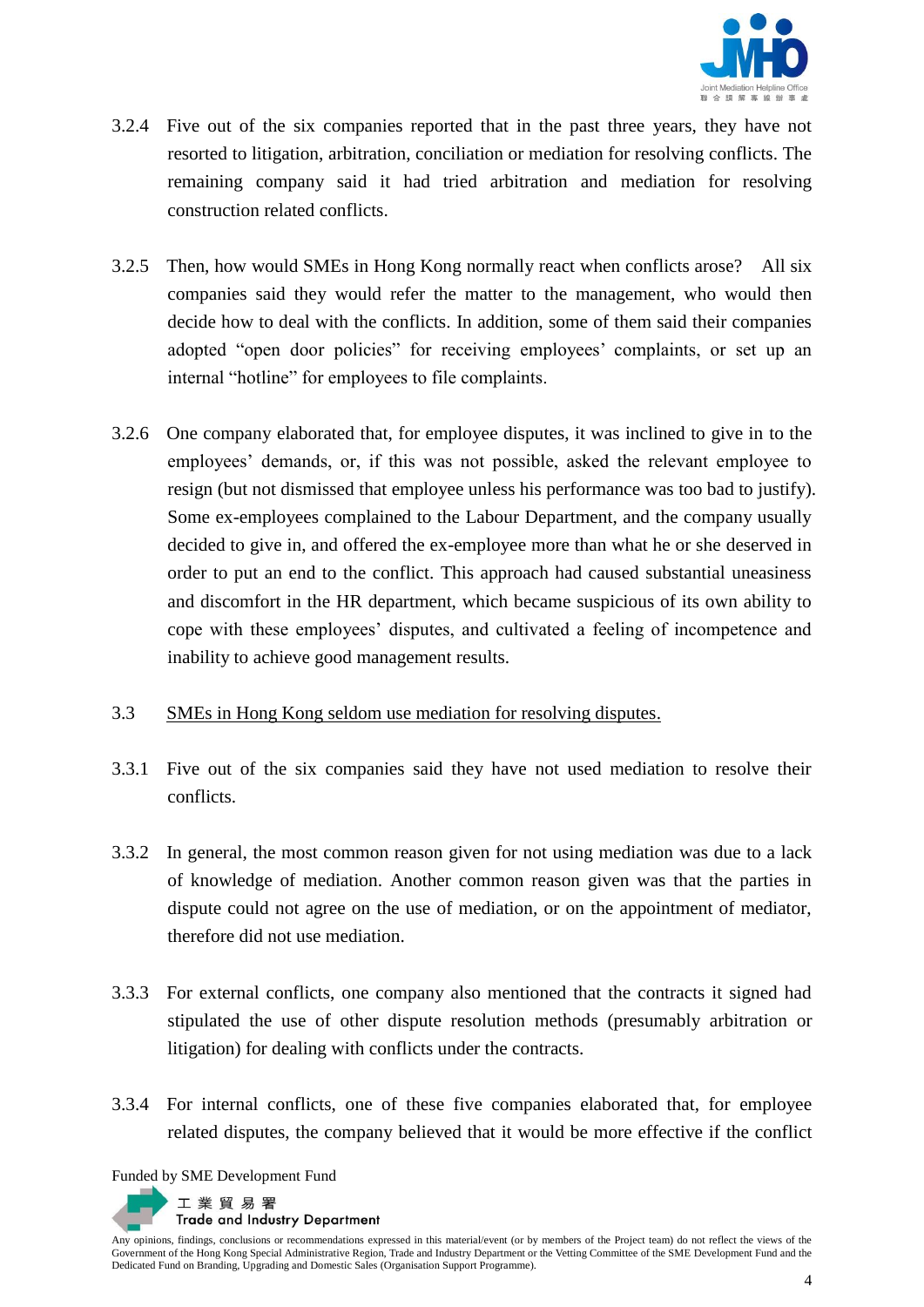

was to be determined by senior employees- as employees would not listen to an independent third parties but would succumb to their seniors who have more power within the organisation. Also, considering the complex nature of employee disputes, this company thought that mediation would not be a better alternative than having the conflict finally resolved by senior management's decision.

3.3.5 The remaining company opined that arbitration appeared to be more effective in resolving its conflicts with customers, which are usually construction related disputes.

## **4. Discussion**

- 4.1 Many SMEs in Hong Kong are still confined to power-based negotiation when resolving conflicts.
- 4.1.1 From the findings above, we can observe that SMEs in Hong Kong are accustomed to conventional dispute resolution methods. These mainly include right-based negotiations and conciliations, especially for internal, employee-related conflicts. The way they handled these conflicts is very often to ask senior (or HR department officers) to talk to the disputants and see if they can accept to settle at the demands advanced by the employees. In case the conflicts cannot be resolved, the matter will usually be escalated to senior management to make a management decision on the employees involved, e.g. asking the employees involved to resign, or simply give in to what the employees demanded. These approaches focus primarily on parties' power within an organization, and their legal rights and obligations, which in some case tend to escalate those disputes rather than resolving them in an amicable, win-win manner.
- 4.1.2 If SMEs in Hong Kong can be advised of more options in handling conflicts, and widen their choices available (instead of using conventional methods of giving in or outright termination of employment), they can be more flexible and more well-equipped to handle conflicts of different natures. For example, when handling employee disputes, SMEs may attempt to agree to engage an independent, third party mediator. This can avoid the SME from getting stuck in an established, power-based relationship (employer-employee relationship) which can hamper their visions in deciphering the underlying needs and concerns behind an employee's "demands".

Funded by SME Development Fund

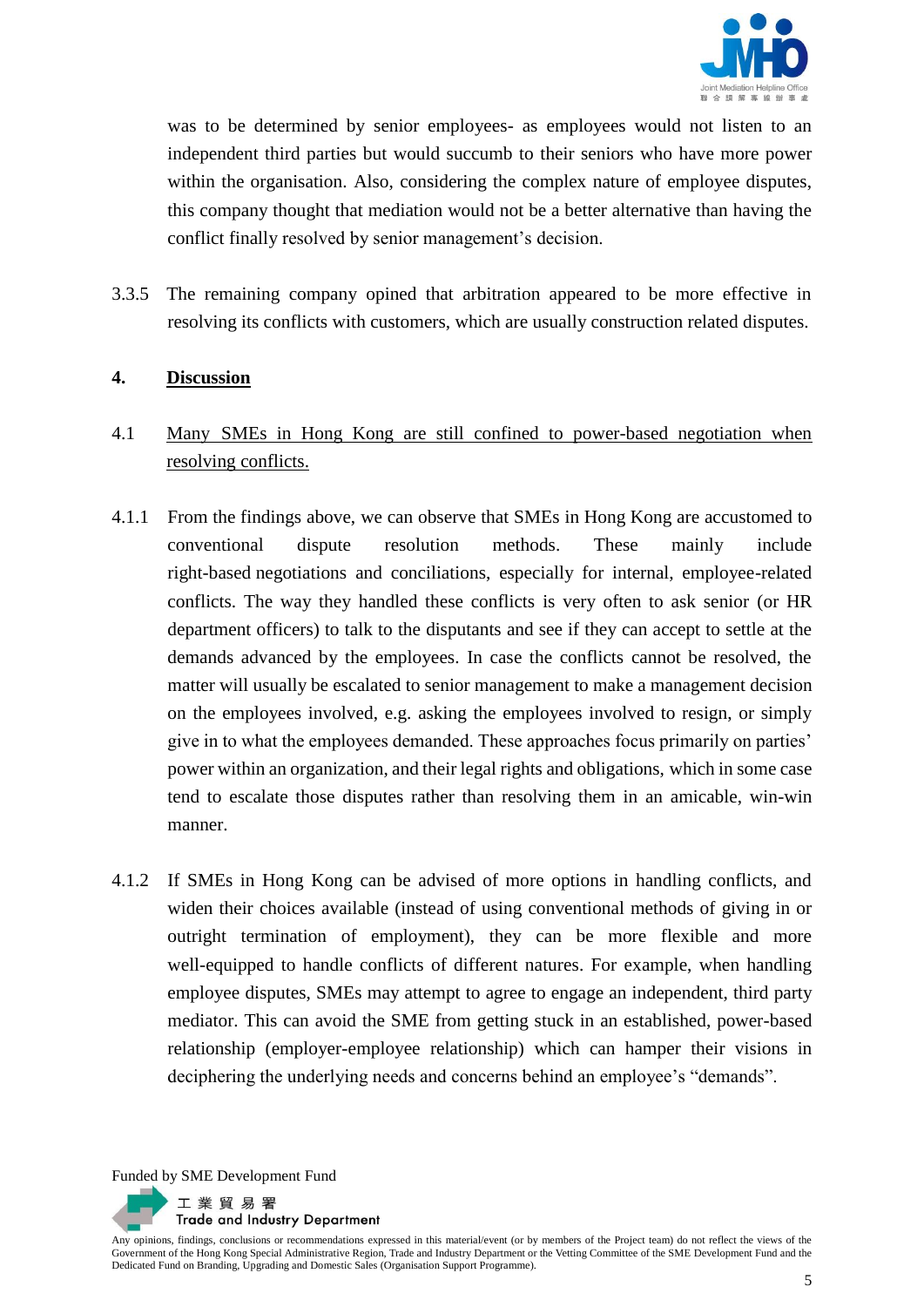

- 4.1.3 Without such additional options for resolving conflicts, if the disputes are escalated to later, more advanced stages (e.g. litigation) and the disputants come across information about mediation through their legal advisors and/ or the Judiciary, they have already incurred substantial costs and time. Moreover, the relationships between the parties would have already been damaged. These external factors may reduce their incentive to try mediation at the later stage. Therefore, it is advisable for SMEs to widen their attempts in different dispute resolution methods, in particular mediation, in order to save their time and cost for resolving disputes in their daily operations.
- 4.1.4 In contrast, many overseas corporations will overcome these problems by incorporating a dispute resolution clause in their commercial contracts, establishing company policies and providing training to their employees to facilitate the use of mediation before they resort to right-based dispute resolution approaches. However, it appears that these procedural options are not generally available to the SMEs in Hong Kong.
- 4.2 Few resources available to SMEs in Hong Kong to get acquainted with mediation services and for utilizing mediation to resolve disputes.
- 4.2.1 In Hong Kong, there are few resources and support provided to SMEs for attempting to use mediation to resolve disputes. SMEs in Hong Kong, in general, have limited financial resources to spend on the dispute resolution. Yet, SMEs are constantly in need for education, advice and guidance for managing internal conflicts and/ or escalated disputes.
- 4.2.2 More resources should be devoted to internal training of mediation skills for HR or administrative officers to equip them with mediation skills in coping with both internal and external conflicts at early stages. More resources should be deployed to independent third party organizations for providing mediation information and services to the SMEs in need in Hong Kong.
- 4.2.3 It appears that SMEs are in need of a one-stop, easily accessed, dedicated centre with appropriate expertise and which aims at providing free helpline, consultation and resources to increase SMEs' accessibility, skills and knowledge to utilize mediation.
- 4.2.4 As an example, in USA, there are dedicated centres, e.g. International Institute for Conflict Prevention and Resolution and Harvard Negotiation Project, established to

Funded by SME Development Fund

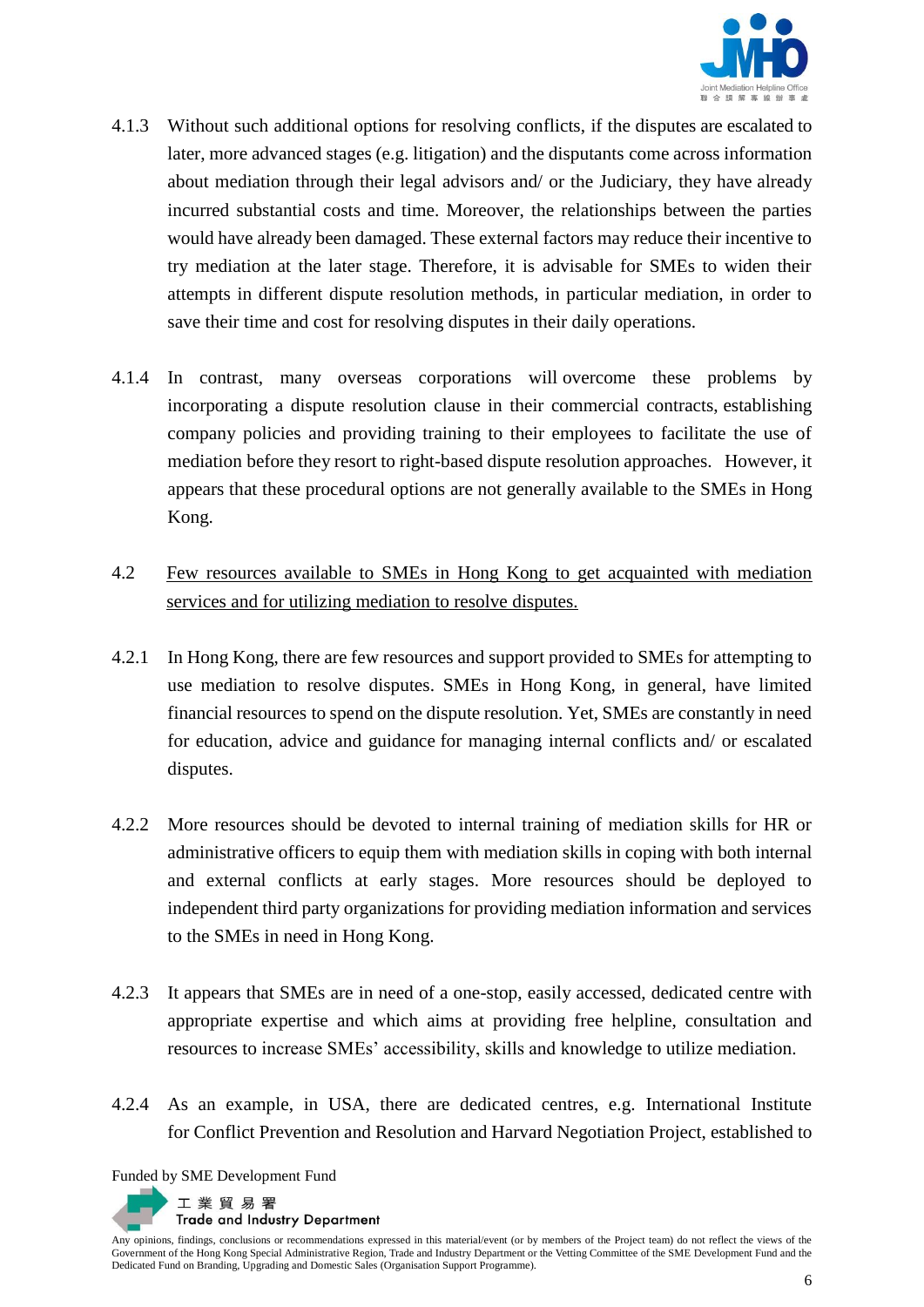

share resources and provide continuous support, research, and best practice to enhance the competence of business entities in dealing with disputes in a cost-effective manner. Yet in Hong Kong, such establishments are not available to assist local SMEs.

#### **5. Suggestions and further studies**

- 5.1 SMEs should adopt an internal conflict management system and procedures to deal with conflicts with a more diversified and systematic approach.
- 5.1.1 Our above findings coincided with a pilot study conducted in Florida in USA, of workplace leaders' and managers' awareness, perception, and use of conflict management systems and strategies. The US study found that there was a lack of a clear definition of the issues, the absence of integrated conflict management systems within most organizations, and dissatisfaction with antiquated grievance systems. All these were echoed in the findings in the current study.
- 5.1.2 Given this prevalent phenomenon, it is suggested that a structured and well-designed conflict management system should be introduced in commercial organisations, especially SMEs with limited resources which are less able or ready to face escalated conflicts in courts.
- 5.1.3 It is beyond the scope of the current report to suggest to SMEs in Hong Kong the details and components of a full-blown conflict management system. Instead, we highlight a few salient below, which may be viewed as the goals and guidelines to further work on for the purpose of developing a tailor-made, complete internal conflict management system for SMEs in Hong Kong:
	- *i. In general, a conflict management system may be classified as either one of the following three approaches: Power-based, Right-based, or Interest-based.*
	- (a) For Power-based approach (e.g. senior management adjudication), it tests the strength of different parties, and may trigger unpredictable outcomes and involves high execution cost.
	- (b) For Right-based approach (e.g. litigation), it emphasized right/ wrong outcome, and is less flexible in taking into account the disputants underlying concerns and needs for the purpose of understanding and pinpointing the issues correctly.

Funded by SME Development Fund

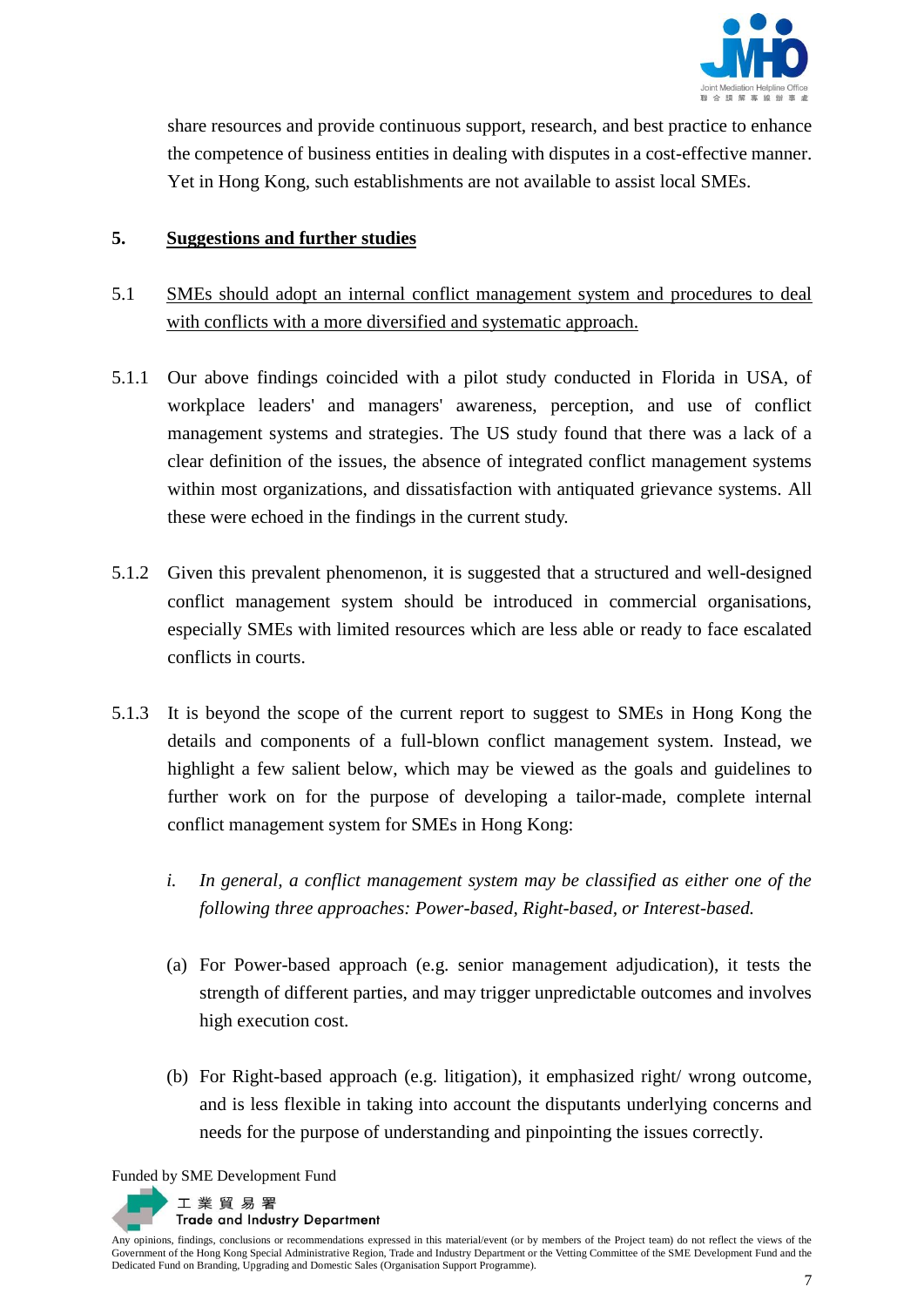

- (c) For Interest-based approach (e.g. mediation), it focuses on the needs of the disputants, and is more flexible in developing customized and amicable solutions to conflicts.
- *ii. It is suggested that for SMEs in Hong Kong, an effective conflict management or dispute resolution system emphasizing an interest-based approach to dispute resolution should be adopted.*
- (a) The goal should be to maximize the extent to which conflicts or disputes are resolved by satisfying the essential interests of the parties involved (e.g. employees' concerns on employment packages, or customers' concerns on satisfactory service performance, etc.). Such resolutions should occur within a framework that preserves and protects the key rights of all stakeholders (e.g. employers, employees, customers, etc.).
- (b) Under this approach, the solution to a conflict should also be creative in order to understand and address the legitimate interests of all stakeholders. In most situations, the emphasis should be how to increase the degree to best meet all parties' needs. It is important to have the system reinforce and nurture win/win solutions. For example, in employee related, disputes, if the underlying concerns about unfairness in employment packages are not resolved, it is futile to handle the quarrels over daily encounters in office between them. On the other hand, if the management's concerns of heightened expenses caused by blanket increase in employees welfare can be considered, the company will have more incentive to negotiate with the employees on any creative options to resolve their problems.
- (c) The ultimate goal is to resolve and dissolve the conflicts at the core, and thus avoid having them escalated to a level of power or right based approach, which will trigger significant resources, cost, time and pressure to SMEs.
- *iii. It is suggested that the interest-based approach can be an alternative to the current power-based approach adopted by most SMEs in Hong Kong, especially for handling employer-employee conflicts.*
- (a) Under power-based approach, e.g. referring all internal conflicts to senior management to decide or adjudicate, employees of different situations or lower

Funded by SME Development Fund

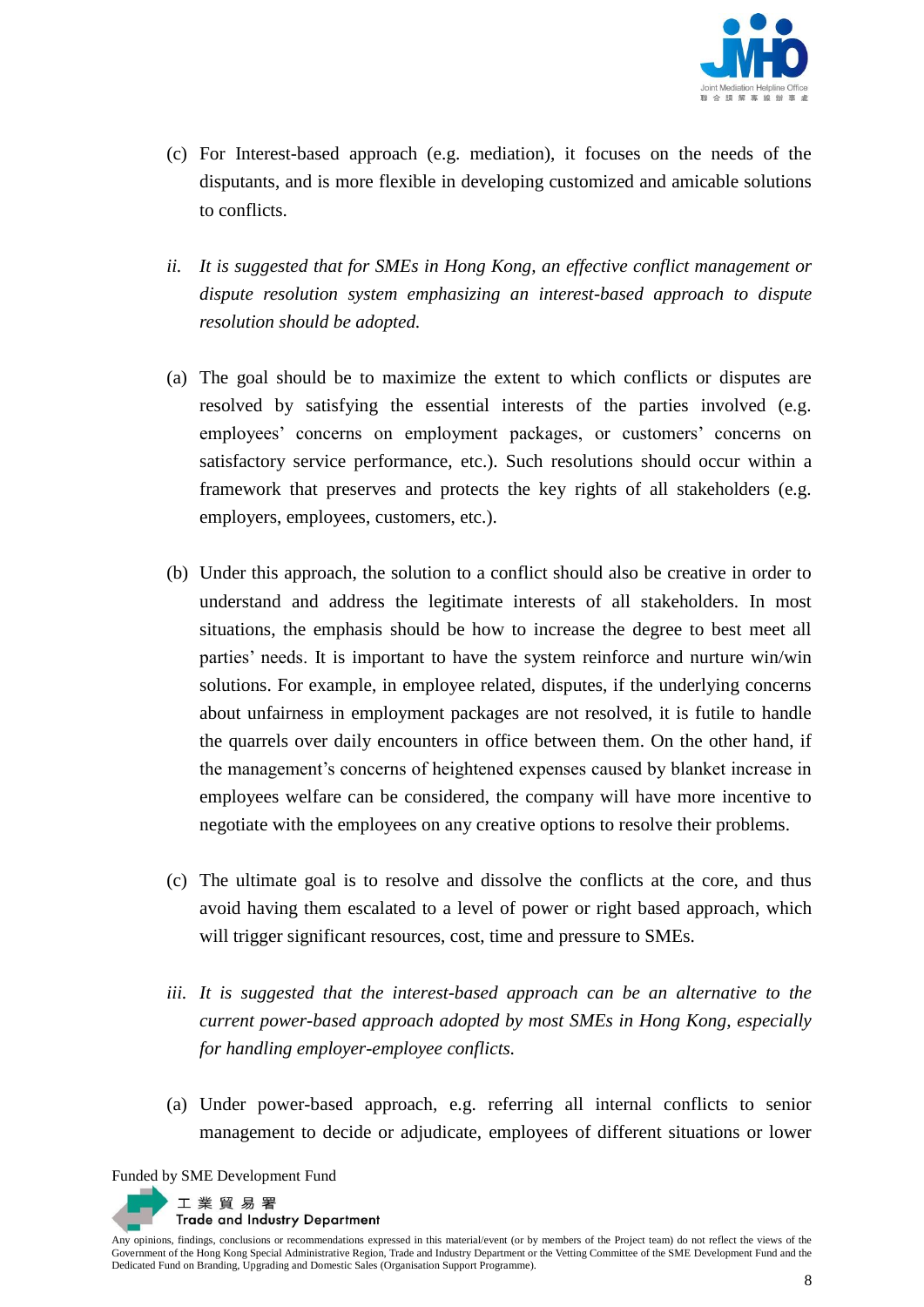

rank may succumb but then harbor grievances and dissatisfaction, which will be exposed as negative behaviours (e.g. low team spirit, malicious gossips, quarrels, passive resistance, non-communication, etc.) resulting in poor performance within the company. In contrast, if their internal needs have been considered and dealt with, the employees may harbor less grievances and therefore minimize the various types of negative behaviours. Productivity within the company can be preserved to serve the best interest of all parties.

## 5.2 SME should adopt a good practice of dispute resolution

- 5.2.1 To cope with the current situation where many SMEs in Hong Kong are facing currently, including being stuck at using traditional, antiquated power based approach in dealing with conflicts, we suggest that incentives and procedural support should be provided for using consensual, non-adjudicative means of dispute resolution methods:
	- i. Mediation training and education to be provided to different levels of employees of SMEs, to enhance their negotiation and mediation techniques so as to equip them with the necessary skills and knowledges for using cost-effective dispute resolution methods. The quality of those who handle disputes is an important practical element for the effectiveness of a dispute resolution system, including adequate training to meet the requirements and needs of different parties when dealing with conflicts.
	- ii. Apart from training and education, there should also be new company policies formulated to encourage good practice of dispute resolution. Various features of good practice in designing a dispute resolution process should be taken into account. These include:
	- (a) A simple and clear procedure so the parties will be able to understand and utilize the procedures;
	- (b) Offering a range of services that responds to different needs of the users (e.g. employees). For example, for employee disputes which cannot be resolved internally through discussion with seniors, the company can offer a different kind of dispute resolution process, such as those involving the assistance of third parties such as conciliation/mediation and arbitration. For other disputants who do not know their need for which kind of resolution procedures, the company can

Funded by SME Development Fund

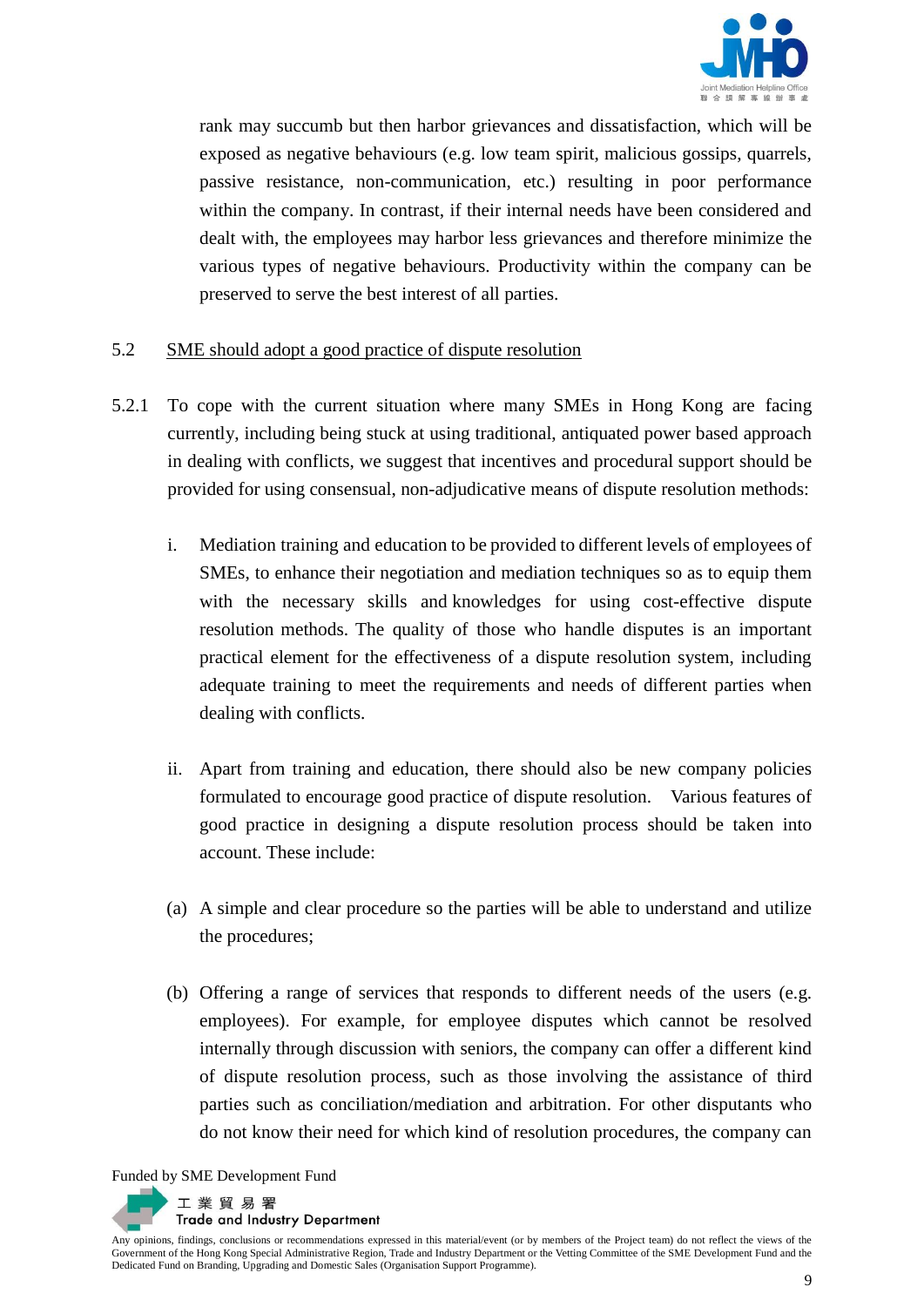

offer various complementary services, such as the provision of information, advice, counselling, training, facilitation and investigation. This versatile and flexible approach in conflict resolution can ensure a higher effectiveness and better accessibility of dispute resolution mechanisms and processes.

- (c) Acknowledging and understanding that the independence of mediator may be crucial when resolving conflicts among employees. To engage an independent mediator for certain internal conflicts can change the perception of the employees, especially in cases where the employees bear grudges due to human resources fairness issues.
- 5.3.Chambers of commerce may establish panels of ombudsperson to assist SMEs in resolving conflicts.
- 5.3.1 Since SMEs do not have sufficient resources to tackle internal or external conflicts, it is suggested that chambers of commerce in Hong Kong may allocate some resources to assist their SME members to resolve the disputes they encounter - by setting up panels of ombudspersons.
- 5.3.2 The concept of ombudspersons has been adopted in overseas countries, to resolve various types of disputes on an impartial and confidential basis. It is suggested that in Hong Kong, when a SME faces disputes which it is not equipped to handle, it can apply to a chamber of commerce for deployment of an ombudsperson for assistance.
- 5.3.3 An ombudsperson deployed by a chamber of commerce can attend the SME who applies for such services, and listen to the parties concerned about the facts and issues involved, on an impartial and confidential basis. He or she may investigate into the incidences and make independent suggestions to the relevant parties or SME on methods of resolution. This may avoid the SME from either resorting to traditional methods (such as only having the boss deciding internal dispute resolution outcomes) or litigious approaches (such as commencing court proceedings).

#### 6 **Closing**

6.3 SMEs are the driving force of economic development in Hong Kong. Resources for Hong Kong SMEs to cope with conflict situations, whether internal or external, are not sufficient in Hong Kong, and it is a prevalent phenomenon that most SMEs

Funded by SME Development Fund